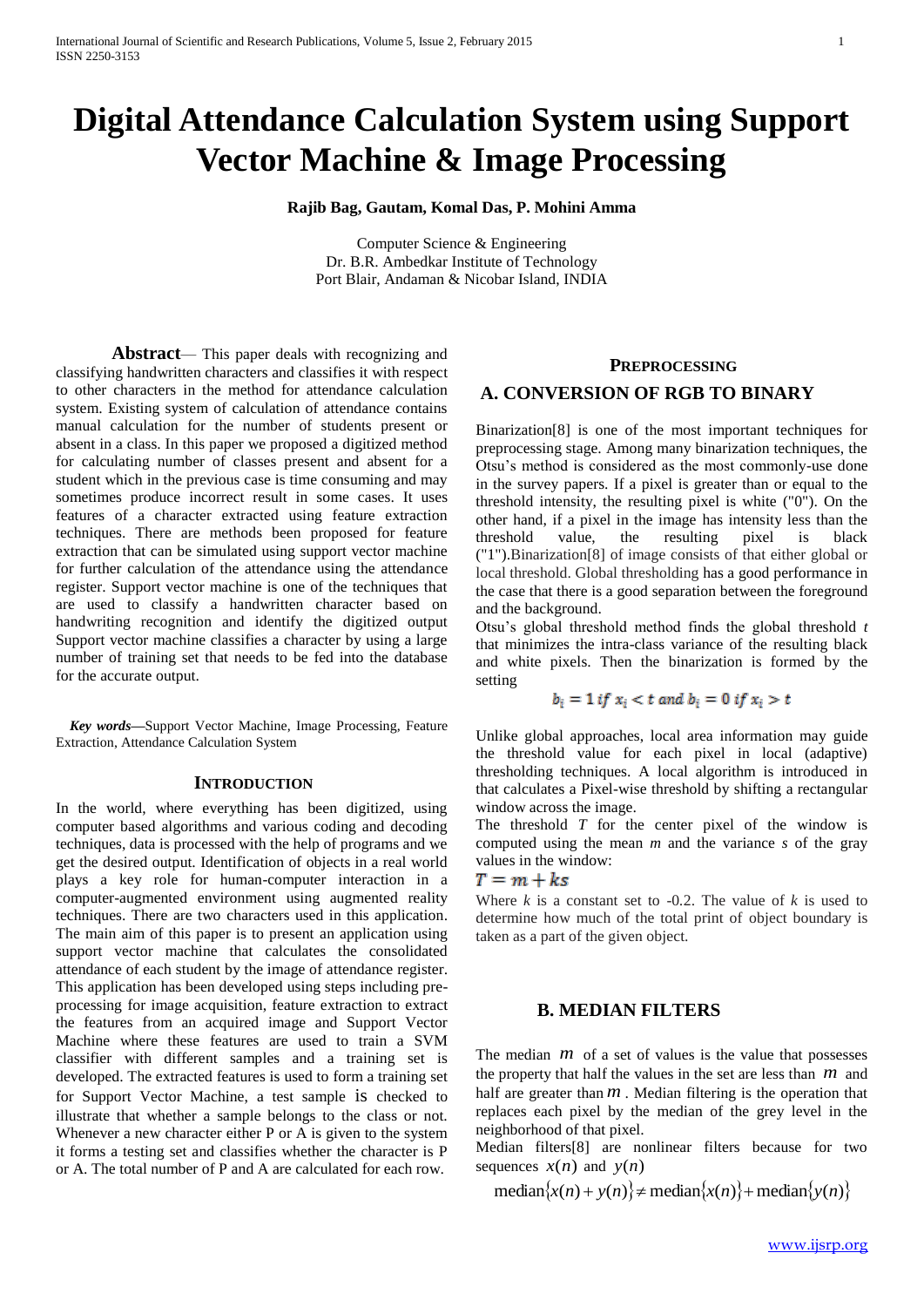Median filters[8] are useful for removing isolated lines or points (pixels) while preserving spatial resolutions. They perform very well on images containing binary (**salt and pepper**) noise but perform poorly when the noise is Gaussian.



**Fig 1 Median Filter**

#### **C. RESIZING**

Resizing[8] an image is defined as reducing or enlarging dimensions of an image. The resizing is usually done described given below:



**Fig 2 Image resizing**

# **D. THINNING**

Thinning [8] is an important preprocessing step in optical character recognition. The purpose of thinning is to delete redundant information and at the same time retain the characteristic features of the image. In order to reduce the quantity of information minimally, a thinning algorithm play an important role in recognition of the character, figure, and drawing.

Thinning [8] is usually involves removing points or layers of outline from a pattern until all the lines or curves are of unit width, or a single pixel wide. The result in set of lines or curves is called the skeleton of the object as shown in figure.



Figure 3: Skeleton produced by thinning process

# **EXISTING FEATURE EXTRACTION TECHNIQUES**

### **A. FREEMAN CHAIN CODE**

The main objective of feature extraction is to remove redundancy from data. The task of human expert is to select features that allow effective and efficient recognition of pattern. The architecture of recognition system

Feature extraction is a very important in recognition system because it is used by the classifier to classify the data. Chain code is one of the representation techniques that is useful for image processing, shape analysis and pattern recognition fields. Chain code representation gives the boundary of character image in which the codes represent the direction of where is the location of the next pixel. The first approach of chain code was introduced by Freeman in 1961 that is known as Freeman Chain Code (FCC)[16] .There are two directions of chain code, namely 4-neighborhood and 8-neighborhood.

#### **B. CAEMASTRA TECHNIQUE**

The present feature extraction[7] works on global and local features. The global feature includes the analysis of pattern with respect to baseline and width/height ratio. The local features divides the character by dividing into 4 x 4 grid and calculating the number of pixels horizontally and vertically along each column at regular pixels. A probability of number of pixels in the grid with respect to the number of pixels found by the same method with the whole image. If ni is the number of foreground pixels in cell i and M is the total number of foreground pixels in the pattern, then the gray feature related to cell i is ni/M. The other operators try to estimate to which extent the black pixels in the cell are aligned along some directions. For each direction of interest, a set of N, equally spaced, straight lines are defined, that span the whole cell and that are parallel to the chosen direction. Along each line  $j \in$ [1,N] the number nj of black pixels is computed and the sum  $\sum_{i=1}^{N} n_i^2$  is then obtained for each direction. The first global feature measures the fraction of the character below the baseline and detects eventual descenders. The second feature is the width/height ratio. The number of local features can be arbitrarily determined by changing the number of cells or directions examined in each cell. Therefore the feature set was tested changing the number of cells and the grid giving the best results  $(4 \times 4)$  was selected. A feature vector of 34 elements was formed. Two features are global (baseline and width/height ratio) while the remaining 32 are generated from 16 cells, placed on a regular 4×4 grid from each cell.

#### **SUPPORT VECTOR MACHINE**

Although there are several other algorithms[12][13][14] as pattern classifiers, Support Vector Machine (SVM)  $[2][3][4][7][16]$  is an algorithm that is widely used among them, after projecting data in the Feature space, computes an Optimal Separating Hyper plane, based on Statistical Learning Theory [5][13].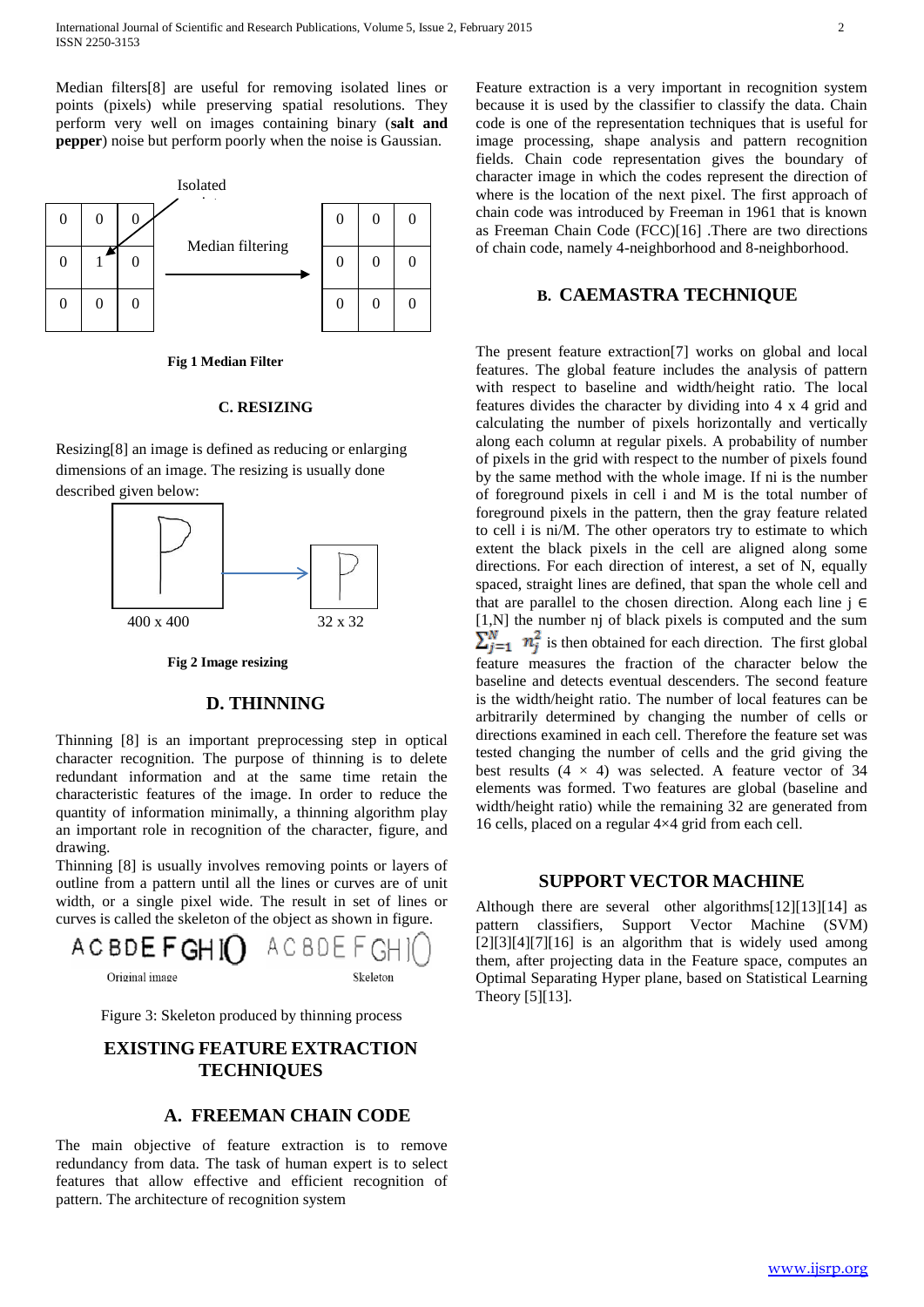

**Fig 4. H2 provides the maximum margin hyperplane between two classes**

# **A. LINEAR CLASSIFICATION USING SVM:**

#### OPTIMAL SEPARATING HYPERPLANE:

We are given a set *D* of patterns  $xi \in Rn$  with  $i = 1...l$  each pattern  $xi$  belongs to either of two classes  $yi \in \{-1, +1\}$ . The patterns with output +1 are called positive patterns, while the others are called negative patterns. The goal is to establish the equation



**Fig 5. A linear SVM that seperates two classes by a maximum margin hyperplane**

$$
w.x + b (w, x \in Rn, \quad b \in R)
$$

of the Optimal Hyper plane that divides *D* leaving all points of the same class on the same side while maximizing the distance between the two classes and the hyper plane. This can be expressed by the constraints:

$$
y_i(w \cdot x_i + b) > 1, \quad i = 1, \dots, l
$$

In most practical problems a separating hyper plane may not exist. Due to presence of noise, an overlapping between classes may exist. Hence it has to allow that the constraints can be violated by some examples

Using slack variables  $f > 0$  the constraints can be relaxed in:

$$
y_i(w.x_i + b) \ge 1 - E_i, \quad i = 1, ... l
$$

 $\mathbf{c}$ 

T

Therefore we can construct a classifier, Support Vector Machine solving the following optimization problem

$$
\begin{aligned}\n & \text{minimize} \\
& \quad V_2||w|| + C \sum E_i \\
& i = 1 \\
& \text{subject to} \\
& y_i(w.x_i + b) \ge 1 - E_i, \quad i = 1, \dots, l \\
& \text{E}i > 0, \quad i = 1, \dots, l\n \end{aligned}
$$

The classifier controls at the same time the margin ||*w||* and the number of training errors. The regularization constant  $C > 0$ determines the trade-off between the two terms. The conditional optimization problem can be solved by introducing Lagrange multipliers *£>* 0 and a Lagrangian function

$$
\min_{\mathbf{w},b} \max_{\alpha \ge 0} \left\{ \frac{1}{2} ||\mathbf{w}||^2 - \sum_{i=1}^n \alpha_i [y_i(\mathbf{w} \cdot \mathbf{x_i} - b) - 1] \right\}
$$

The Lagrangian *L* has to be minimized with respect to the *primal variables w* and *b* and maximized with respect to the *dual variables i*, i.e. a saddle point has to be found. The condition at the saddle point implies that the derivatives of *L*  with respect to the primal variables must vanish

#### 4.2. NON-LINEAR CLASSIFICATION USING SVM:



**Fig 6. A nonlinear classification by using Kernel Functions**

The original optimal hyper plane algorithm proposed by Vapnik in 1963 was a linear classifier. However, in 1992, Bernhard E. Boser, Isabelle M. Guyon and Vladimir N. Vapnik suggested a way to create nonlinear classifiers by applying the kernel trick (originally proposed by Aizerman et al.) to maximum-margin hyperplanes. The resulting algorithm is formally similar, except that every dot product is replaced by a nonlinear kernel function.

If the kernel used is a Gaussian radial basis function, the corresponding feature space is a Hilbert space of infinite dimensions. Maximum margin classifiers are well regularized, so the infinite dimensions do not spoil the results.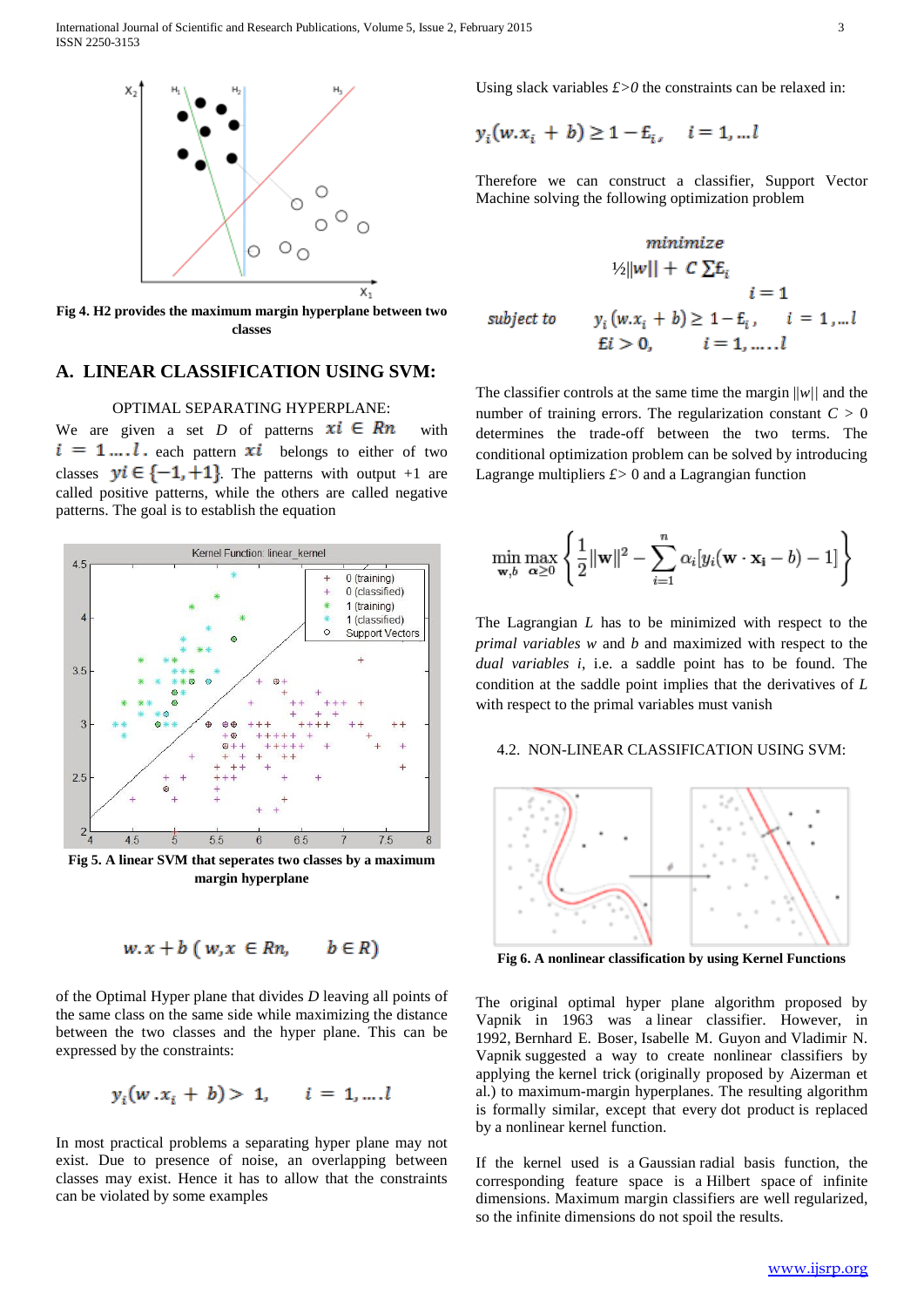Some of the common kernel functions [6][10][15] include:

- 1. Polynomial(homogeneous):  $k(\mathbf{x_i}, \mathbf{x_j}) = (\mathbf{x_i} \cdot \mathbf{x_j})^d$
- 2. Polynomial(inhomogeneous):  $k(\mathbf{x_i}, \mathbf{x_i}) = (\mathbf{x_i} \cdot \mathbf{x_i} + 1)^d$
- 3. Gaussian radial basis function: $k(\mathbf{x_i}, \mathbf{x_j}) = \exp(-\gamma ||\mathbf{x_i} - \mathbf{x_j}||^2)$  for  $\gamma > 0$ . Sometimes parameterized using  $\gamma = 1/2\sigma^2$
- 4. Hyperbolic tangent:  $k(\mathbf{x_i}, \mathbf{x_j}) = \tanh(\kappa \mathbf{x_i} \cdot \mathbf{x_j} + c)$ for some  $\kappa > 0$  and  $c > 0$ .

#### **B. MULTICLASS SVM:**

In order to use SVM when the number of classes  $K$  is larger than 2, a few different strategies have been suggested. In our experiments we have adopted *One-versus-rest* (*o-v-r)* method. The method learns one classifier for each of the *K* classes against all the other classes. More formally, the method consists in training *K* SVM classifiers fj by labeling all training points having  $yi = j$  with  $+1$  and  $yi = j$  with  $-1$  during the training of the *jth* classifier. In the test stage, the final decision function  $F(\phi)$  is given by:

$$
F(x) = arg \max(f\, j\, (x))
$$

#### **PROPOSED METHODS**

#### **A. DISTANCE MEAN FEATURE EXTRACTION**

There are various feature extraction techniques as given in  $[1][2][3][4][7]$ . The algorithm takes mean from all the sides by the distance from the first element pixel to the first black pixel in the row. The features are calculated as per the dimensions given below as four features gives four dimensions in an image. There are four features extracted from the character which are calculated as below:

Extracted distance from left to right

$$
a=\frac{1}{n}\sum_{i=1}^n a_i
$$

Extracted distance from left to right

$$
b=\frac{1}{n}\sum_{i=1}^n b_i
$$

Extracted distance from left to right

$$
c=\frac{1}{n}\sum_{i=1}^n c_i
$$

Extracted distance from left to right

$$
d = \frac{1}{n} \sum_{i=1}^{n} d_i
$$

These four features extracted are given as parameters to Support Vector Machine for further simulation.

# **B. FUDICIAL POINTS FEATURE EXTRACTION**

The yet another technique for feature extraction is quiet simplified as it works for only P and A as the features is as per two characters. The features of the character are taken as per below:



**Fig 7. Fudicial Point Feature Extraction**

1. The algorithm works as follows:

- 1. Start scanning from left bottom corner of the image.
- 2. If a black pixel  $A[i][j]!=1$  is found along the row then iterate  $i=i+1$  and scan next row until A[i][j]=1 is found or  $f1=1$ .
- 3. If a black pixel A[i][j]=1 is found along horizontal scanning assign  $f1=1$  and search for  $f2=1$  in the same row.
	- a. If f2=1 in the same row then assign features as 1 and 1.
	- b. If f2=0 along the same row, then scan for the next 5 rows with iterations and search for f2=1 as given in the above figure, if not found assign f2=0.
- 4. Note the features f1 and f2 as parameter to Support Vector Machine.
- 2. Pseudocode
- 1. Algorithm FeatureExtraction(I2)
- 2. { 3. s:=size([I2]; 4. f1:=0; 5. f2:=0; 6. row:= $s(1)$ ; 7. while(row>0) 8. { 9. for col=1 to  $s[2]$ 10. { 11. x:=I2[row,col]; 12.  $if(x == 0)$ 13. {  $14.$   $f1:=1$ : 15. break; 16. } 17. } 18. if(f1==1) 19. { 20. break; 21. }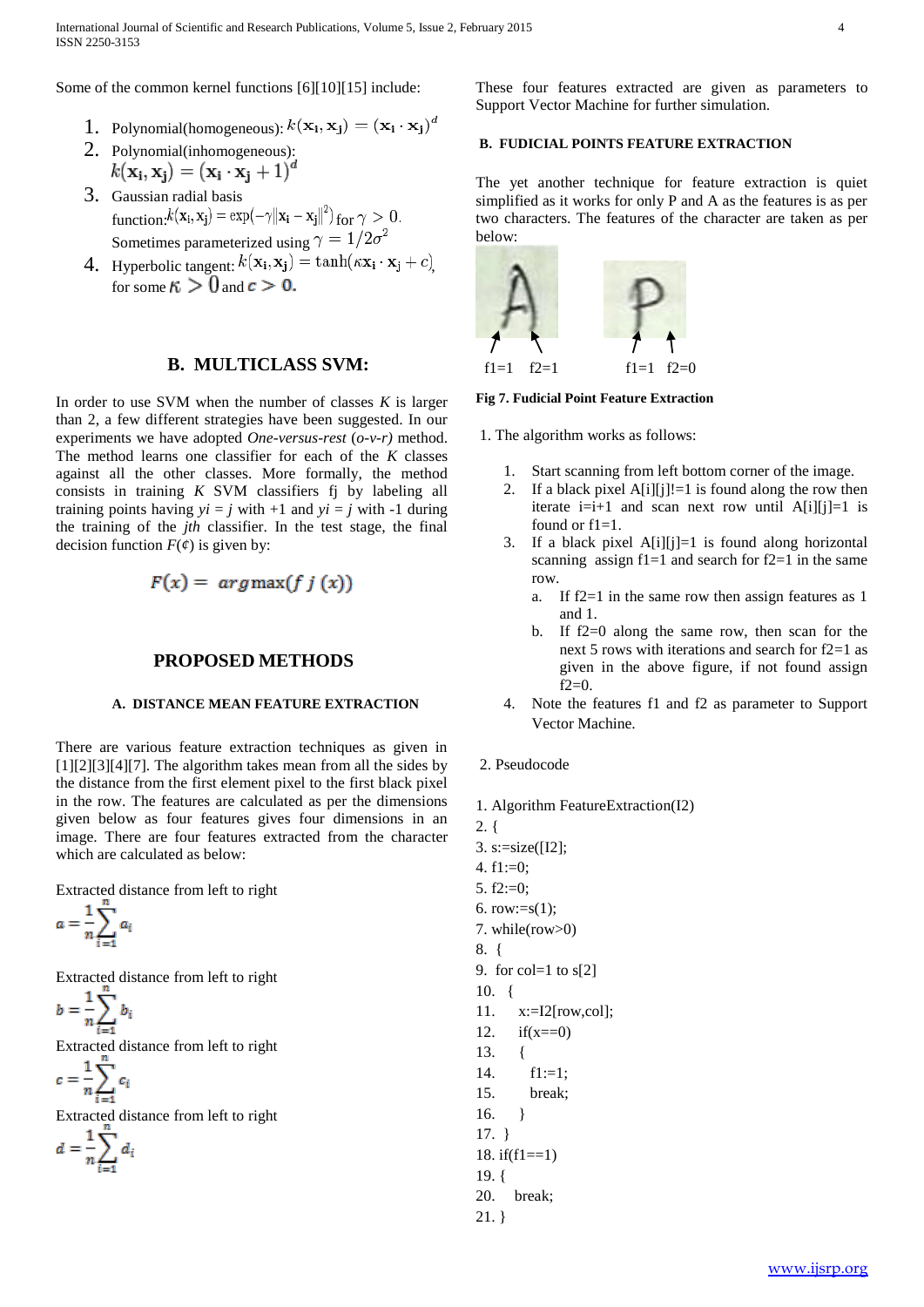22. row:=row-1; 23. } 24. for c=col+10: to s[2]  $25.$  { 26. y:=I2[row,c]; 27. if  $(y == 0)$ 28. { 29.  $f2:=1$ : 30. break; 31. } 32. if(f2==1) 33. { 34. break; 35. } 36. } 37. if( $f2 \sim = 1$ ) 38. { 39. r=:row-1; 40. while( $r$  =  $row-3$ ) 41. { 42. for  $c = col + 10$  to  $s(2)$ 43. { 44.  $y1:=I2[r,c];$ 45. if(y1==0) 46. { 47. f2:=1; 48. break; 49. } 50. } 51. if(f2==1) 52. { 53. break; 54. } 55. r:=r-1; 56. } 57.} 58.if(f2~=1) 59.{ 60. r:=row-1; 61. while( $r$  =  $row-3$ ) 62. { 63. c:=col-10;  $64.$  while( $c>0$ ) 65. { 66. y1:=I2[r,c]; 67. if  $(y1 == 0)$ 68. { 69.  $f2:=1$ ; 70. break; 71. } 72. c:=c-1; 73. } 74. if(f2==1) 75. { 76. break; 77. }

78. r:=r-1; 79. } 80.} 81. A:=[f1;f2]; 82. write f1,f2; 83.}

## **V. ATTENDANCE CALCULATION SYSTEM**



 **for attendance calculation system**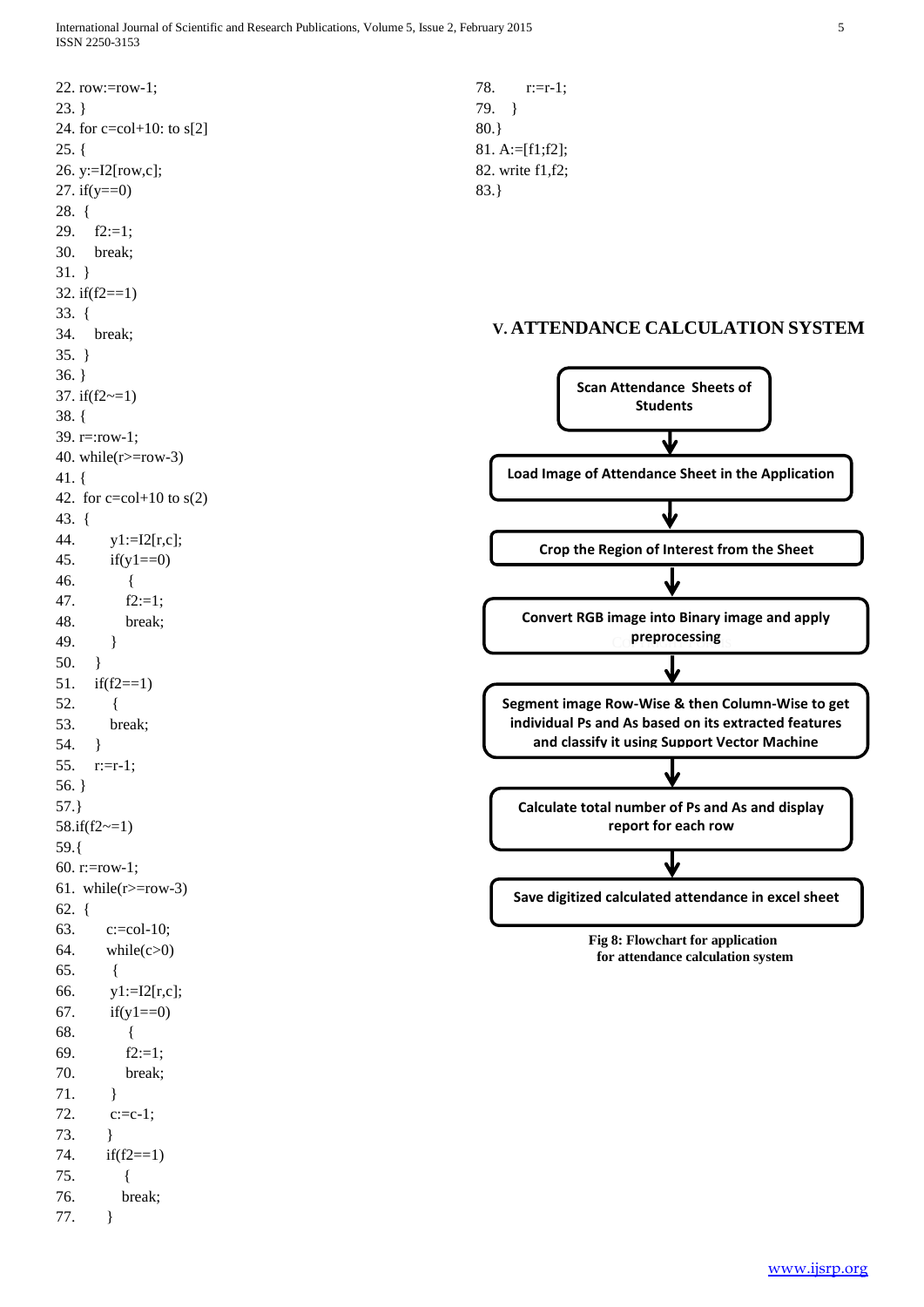

**Fig 9. Sample of a cropped region from an Attendance sheet**



**Fig 10. Snapshot of the application**

# **VI. TEST CASE AND RESULTS**

# **A. PERFORMANCE EVALUATION**

| Sl. No | <b>Samples</b><br>taken(120) | fed<br>for<br>Image<br>testing | Number of<br>images<br>classified |
|--------|------------------------------|--------------------------------|-----------------------------------|
| 1.     | Sample 1                     | 30                             | 30                                |
| 2.     | Sample 2                     | 30                             | 30                                |
| 3.     | Sample 3                     | 30                             | 29                                |
| 4.     | Sample 4                     | 30                             | 29                                |

Table 1. Performance Evaluation (Fudicial Point Method)

| <b>Samples</b><br>taken(120) | Image fed for<br>testing | of<br><b>Number</b><br>images<br>classified |
|------------------------------|--------------------------|---------------------------------------------|
| Sample 1                     | 30                       | 30                                          |
| Sample 2                     | 30                       | 30                                          |
| Sample 3                     | 30                       | 28                                          |
| Sample 4                     | 30                       | 28                                          |
|                              |                          |                                             |

Table 2. Performance Evaluation (Distance Mean Method)

# **VII. CORRECTNESS VERIFICATION**

 The application is developed in MATLAB. The following are the accuracy results for the two methods in the analysis of the two proposed methods of feature extraction:

| SI.            | the<br>οf<br><b>Name</b>  | of<br>No. | No of   | <b>Accuracy</b> |
|----------------|---------------------------|-----------|---------|-----------------|
| <b>No</b>      | <b>Proposed Method</b>    | training  | testing | rate            |
|                |                           | Image     | image   |                 |
| 1              | Fudicial<br>Point         | 128       | 127     | 99.21%          |
|                | <b>Feature Extraction</b> |           |         |                 |
| $\overline{2}$ | <b>Distance</b><br>Mean   | 128       | 125     | 97.65%          |
|                | <b>Feature Extraction</b> |           |         |                 |

Table 3. Correctness Verification

# **IX. CONCLUSION AND FUTURE WORK**

This system proposes an algorithm that can achieve a task of scanning an attendance sheet that will speed up the process in the current system. This makes a manual work lot easier as user just need to scan an attendance register and calculation of attendance for each student will be done automatically. The simple user interface allows any user to easily operate the work. The user could also save the results for further work. The user could work easily using the system as this system is useful for the case where there are a large number of data available for calculation. The calculation time for support vector machine to identify is not too large as it uses only two characters for the classification of a character. There are a large number of data set available as a training set for accurate recognition of a character in support vector machine. This proposed system could reduce the work load of calculation of attendance from the attendance register.

There may be a mobile application which will capture attendance register and will produce the same result. This will be more easy of the calculation for a faculty. Moreover similar system can be developed for other languages as well.

#### **ACKNOWLEDGMENTS**

First of all we would like to thank the Almighty, who has always guided us to work on the right path of the life. Our greatest thanks are to our parents who bestowed ability and strength in our, to complete this work.

This work would not have been possible without the encouragement of principal, Dr.B.R.Ambedkar Institute of